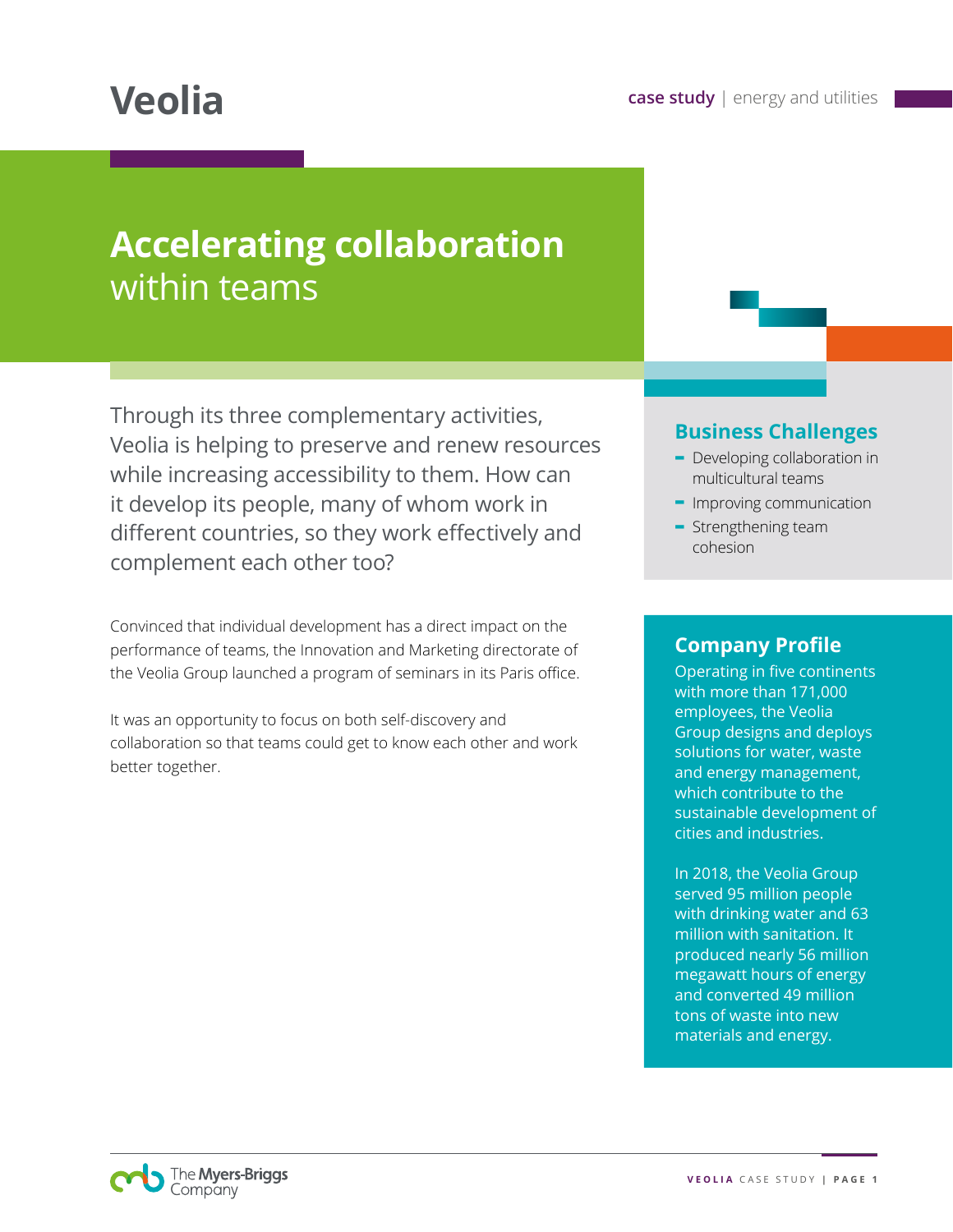# **Veolia**

#### **Solution**

Because the MBTI® assessment was already used in-house at Veolia for different purposes, it was used for these seminars too. Dinah Louda, an advisor to the CEO and an MBTI practitioner herself, was key to getting the program moving.

Coaches from Veolia co-created and co-hosted the program with our consultants in 2017. The program was then delivered by Campus Veolia and the one-day seminars have continued to run ever since.

#### **Seminar benefits**

First, the event allows team members to take a step back from themselves and think about their mode of interaction. It gives people a chance to step away from professional daily life. It creates some time for people to discover themselves. Participants appreciate it as a special moment.

Second, it offers people the key to understanding themselves and encourages a better understanding of each other's dynamics. This allows them to find individual and collective actions to overcome misunderstandings, develop collaboration, improve communication and search for solutions.

#### **Results**

While some participants were already familiar with the MBTI assessment, others were sometimes sceptical, thinking it would 'put them in boxes'. However, the seminar removed the doubts with one participant commenting, "I understand better why my colleague reacts this way."

The MBTI assessment was perceived as interesting, non-intrusive and positive. The group used self-awareness to find solutions that work for everyone to improve communication and collaboration (doing things differently in meetings, soliciting the manager sooner, or asking questions at a different time, for example). The revelation to this team was that the manager had a preference for Introversion while the 10 people in the team all had preferences for Extraversion.

## **Solution**

- **-** Train MBTI practitioners to deliver MBTI seminars
- **-** Promote self-awareness and awareness of others in group settings
- **-** Use dynamics between MBTI preferences to understand each person's motivations
- **-** Develop a feedback culture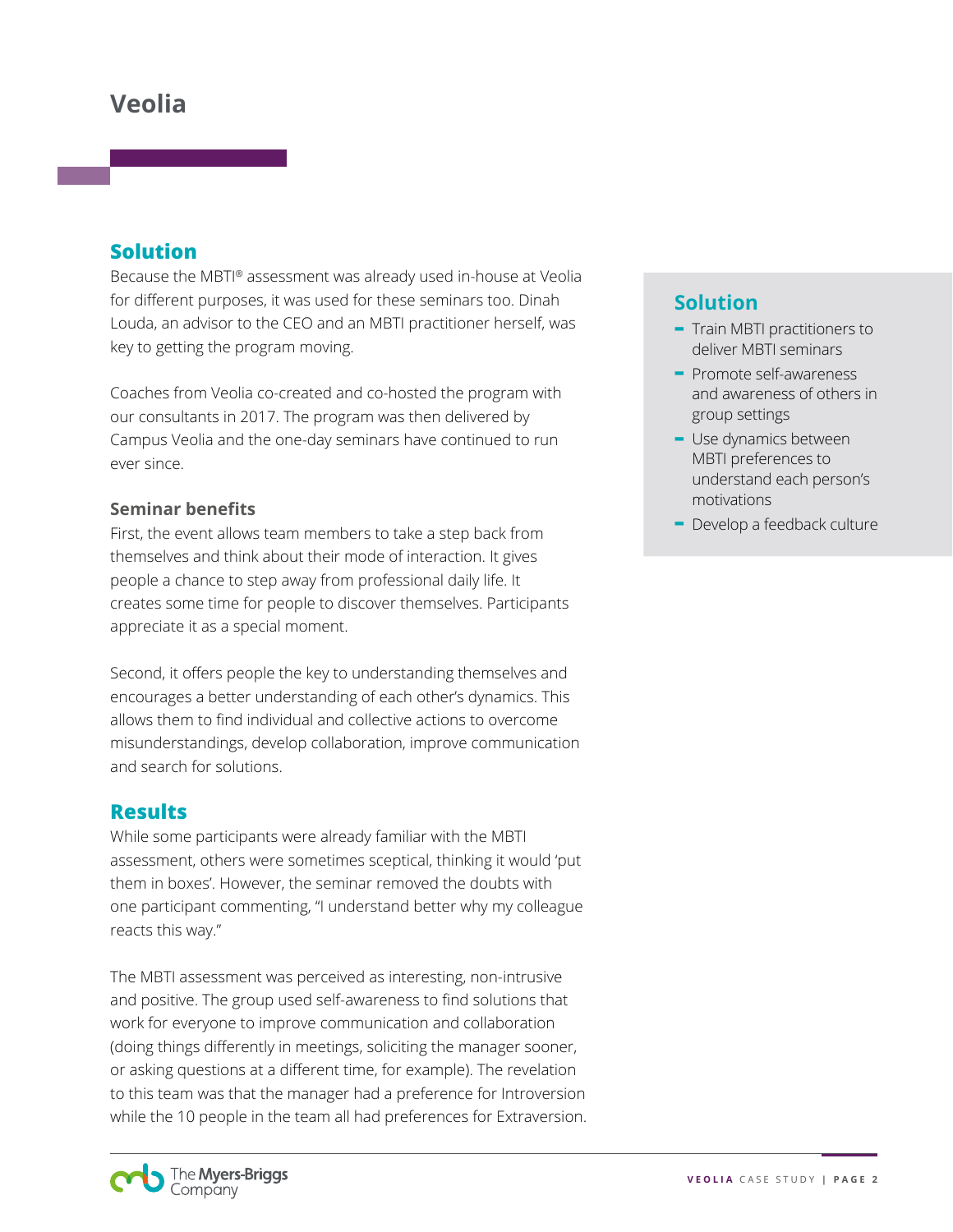# **Veolia**

#### **Rolling out the program**

The enthusiasm is such that this training program has been requested by other branches (HR, Risks and Insurance, Energy France). Estelle Lucas, Head of Individual Support, Collective and Internal Coaching activity at Campus Veolia who now offers to facilitate these days with her colleague, is delighted to contribute and help people do things differently. "It's rewarding to be part of the development of people and teams!" she said.

Because the Veolia Group is located all over the world, the choice of a multicultural assessment offering a common language was decisive. Today the training program is deployed in countries in Central Europe and in the United States, and more than 300 people have already benefited from this training since 2017.

In the meantime, another program-based accompaniment has been developed and designed for women. 'Women in Leadership' aims to identify women's talents and develop them to the fullest. Three promotions have already taken place.

The aim now is to support the deployment of these seminars by certifying other in-house consultants so they can administer the MBTI assessment. Veolia also plans to create a monitoring module to identify what has been put in place and allow participants to continue building on the initial gains.

### **Results**

- **-** Better use of everyone's talents
- **-** More efficient team operation
- **-** Improved communication and collaboration
- **-** Increased long-term development potential – the MBTI assessment is applicable to many organizational and individual themes